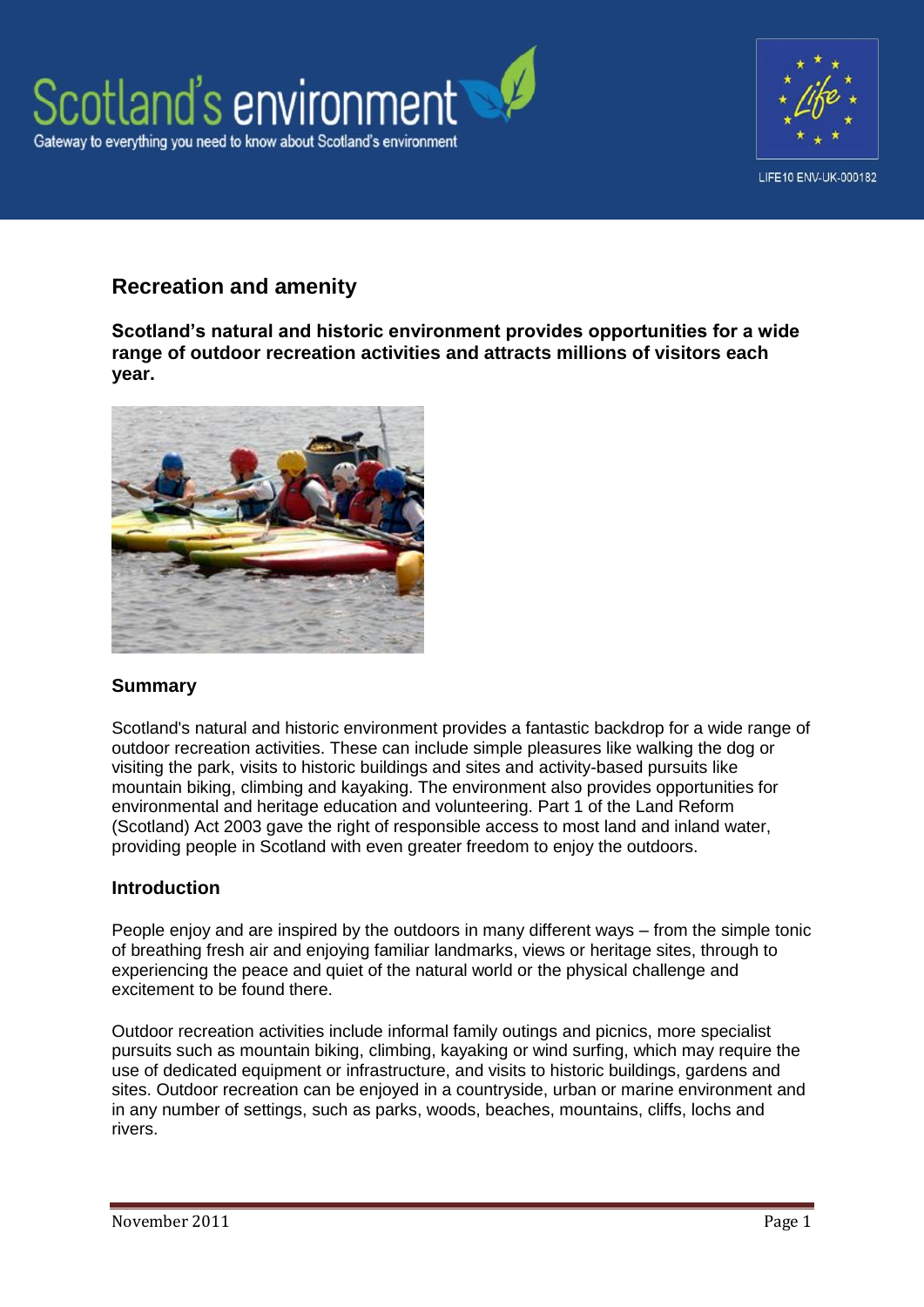



In many outdoor areas, particularly in some of the country's more remote and wild areas, little or no additional provision is required for visitors. Elsewhere, formal provision of paths, ranger services, interpretation and places managed explicitly for outdoor recreation, and located close to residential areas, provide a range of recreational opportunities for new, less confident or less mobile users. These places include public parks, gardens and other green spaces, local nature reserves, country and regional parks and historic gardens, sites and buildings. Managed places that are further from large population centres provide additional opportunities for people to enjoy the outdoors and include national parks, forests and national nature reserves.

# **Why outdoor leisure and recreation is important**

Visiting the outdoors can help deliver many social, economic and environmental benefits. In recognition of this contribution, a key target for the Scottish Government is to ['Increase](http://www.scotland.gov.uk/About/Performance/scotPerforms/indicator/outdoors)  [people's use of Scotland's outdoors',](http://www.scotland.gov.uk/About/Performance/scotPerforms/indicator/outdoors) and this has been measured since 2006.

The main benefits of visiting the outdoors are recognised as:

**Improving health and well-being**: walking is recognised as the most cost-effective means of improving physical health. Enjoying the outdoors and participating in challenging activities can also contribute to mental health and well-being, by building self-confidence in assessing risk and taking responsibility for oneself and others.

**Increasing understanding of the natural world**: participation in outdoor recreation and activities such as volunteering provides opportunities for people to learn more about the natural world, to gain a sense of responsibility and to care for a resource of value to the whole community, creating a sense of community cohesion.

**Increasing understanding of our cultural heritage**: visits to historic attractions and sites can help provide a sense of place and cultural identity and help to ensure we can confidently hand on these assets to the next generation. Visitors also have the opportunity to appreciate and learn about Scotland's history.

**Contributing to the economy**: in 2011, people living in Scotland spent an estimated [£2.7](http://www.snh.gov.uk/publications-data-and-research/publications/search-the-catalogue/publication-detail/?id=1947)  [billion](http://www.snh.gov.uk/publications-data-and-research/publications/search-the-catalogue/publication-detail/?id=1947) on visits to the outdoors. Tourists from outside Scotland, inspired by our natural and historic environment, also make a significant contribution to our economy.

**Social inclusion:** the outdoors can offer opportunities for everyone and appropriate promotion and education, tailored facilities and public transport provision can improve inclusion.

Walking also contributes to developing sustainable travel; making everyday journeys on foot or by bike can help address the issues of congestion, pollution and climate change associated with car dependency.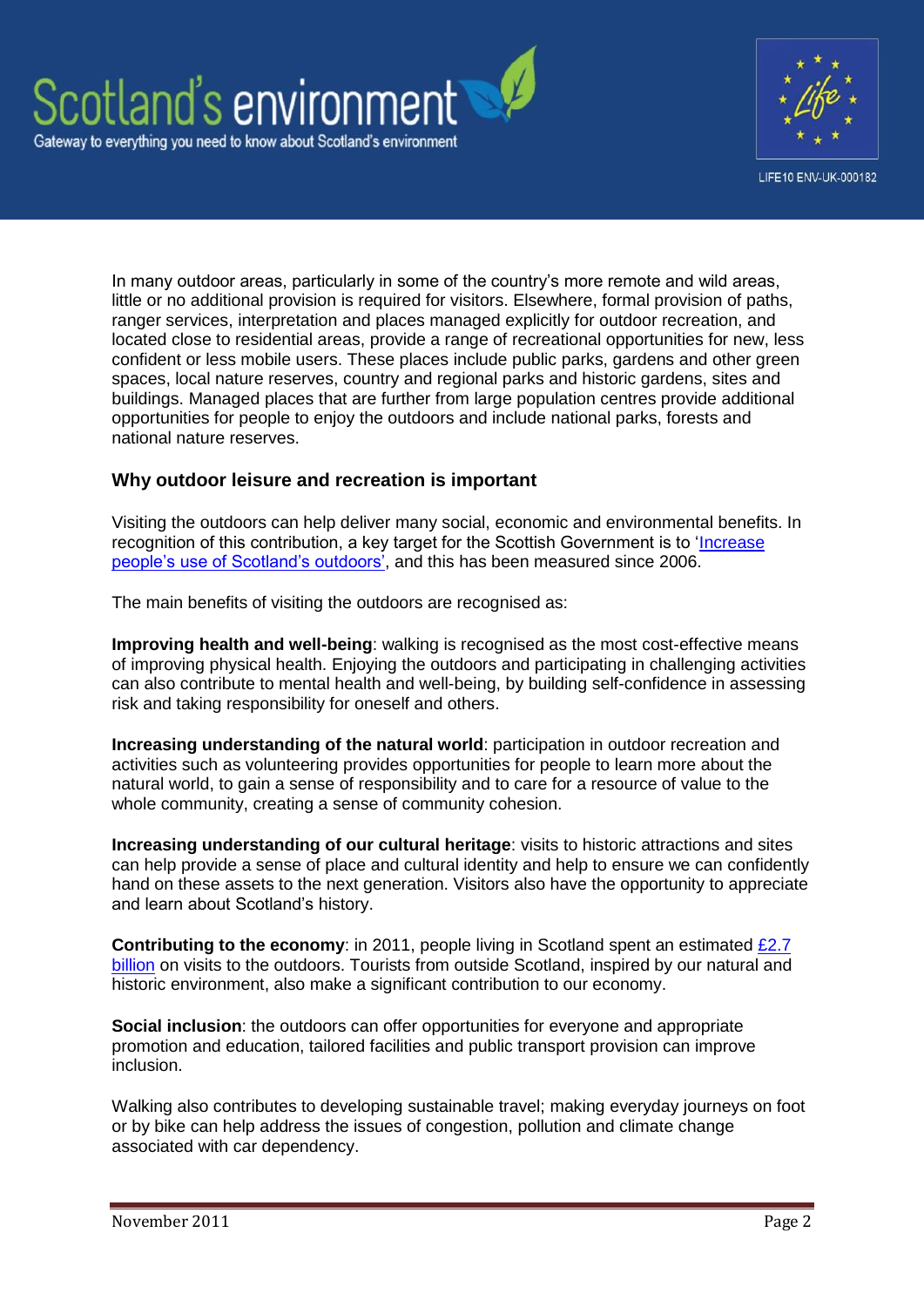



Scotland's natural and historic environment provides opportunities for a wide range of outdoor recreation activities and attracts millions of visitors each year.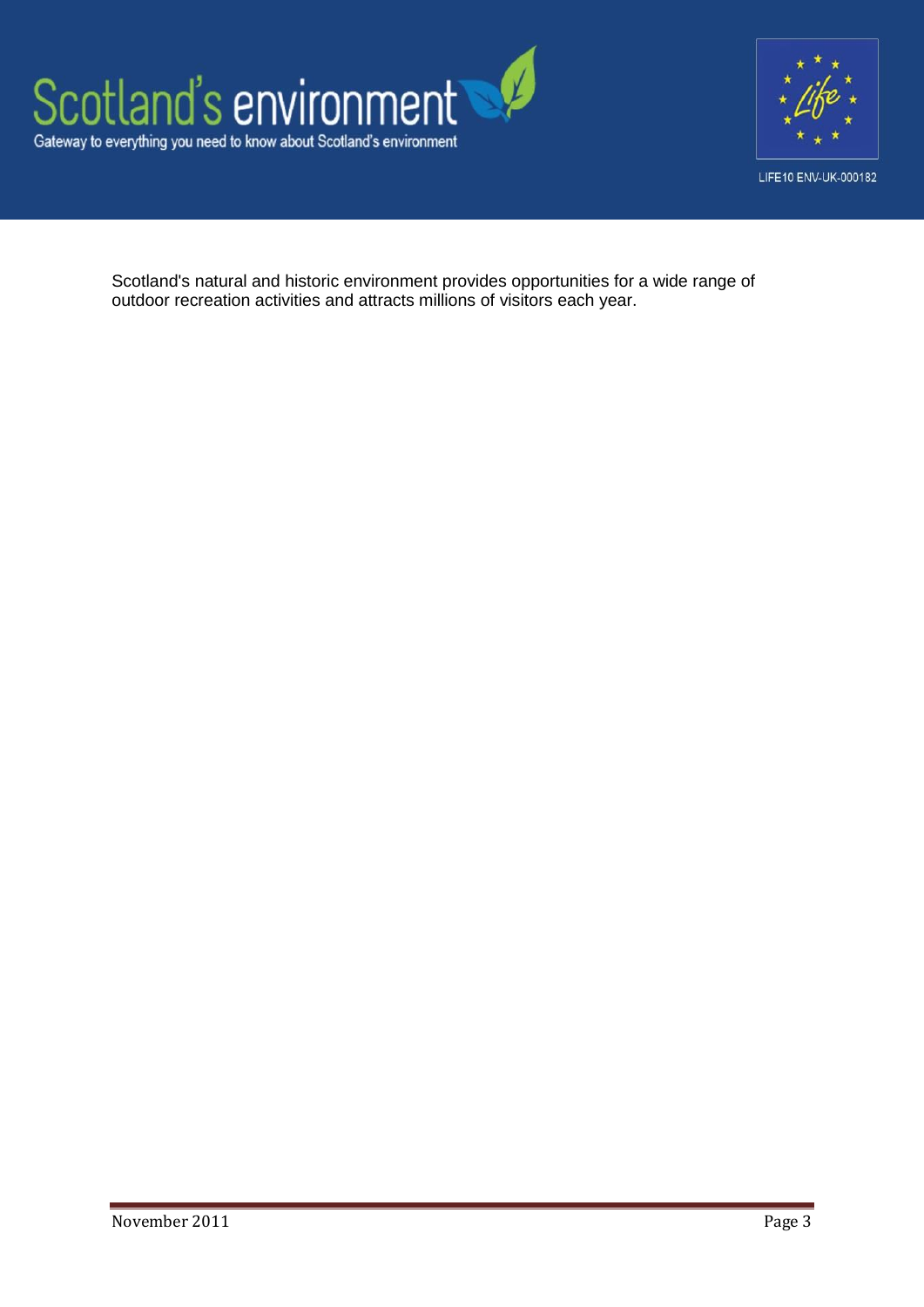



# **Description of the recreation environment**



## **Description of the outdoor recreation environment**

Scotland's outdoor environment offers a diversity of experience. It includes mountains, moorland, farmland, forests, wood, rivers, lochs and reservoirs, beaches and the coast, open spaces in towns and cities as well as historic monuments, buildings and sites.

## **Visiting the outdoors**

#### **Frequency of visits**

In 2011, [the Scottish Recreation Survey](http://www.snh.gov.uk/publications-data-and-research/publications/search-the-catalogue/publication-detail/?id=1947) estimated that 83% of adults in Scotland made at least one visit to the outdoors for recreation, a statistically significant increase compared with figures recorded between 2006 (the baseline year for these data) and 2009, which were in the of range 79–80%. Just under half (46%) of adults in Scotland visited the outdoors for recreation at least once a week in 2011, down slightly on 2010 (48%), although the longerterm trend for weekly visits remains stable.

Outdoor recreation takes place in a variety of settings (Figure 1). The countryside accounted for around half of all outdoor visits in 2011 (49%), whereas visits made to and within towns and cities (including visits to parks and other urban open spaces) accounted for 38% of the total (up from 30% in 2004).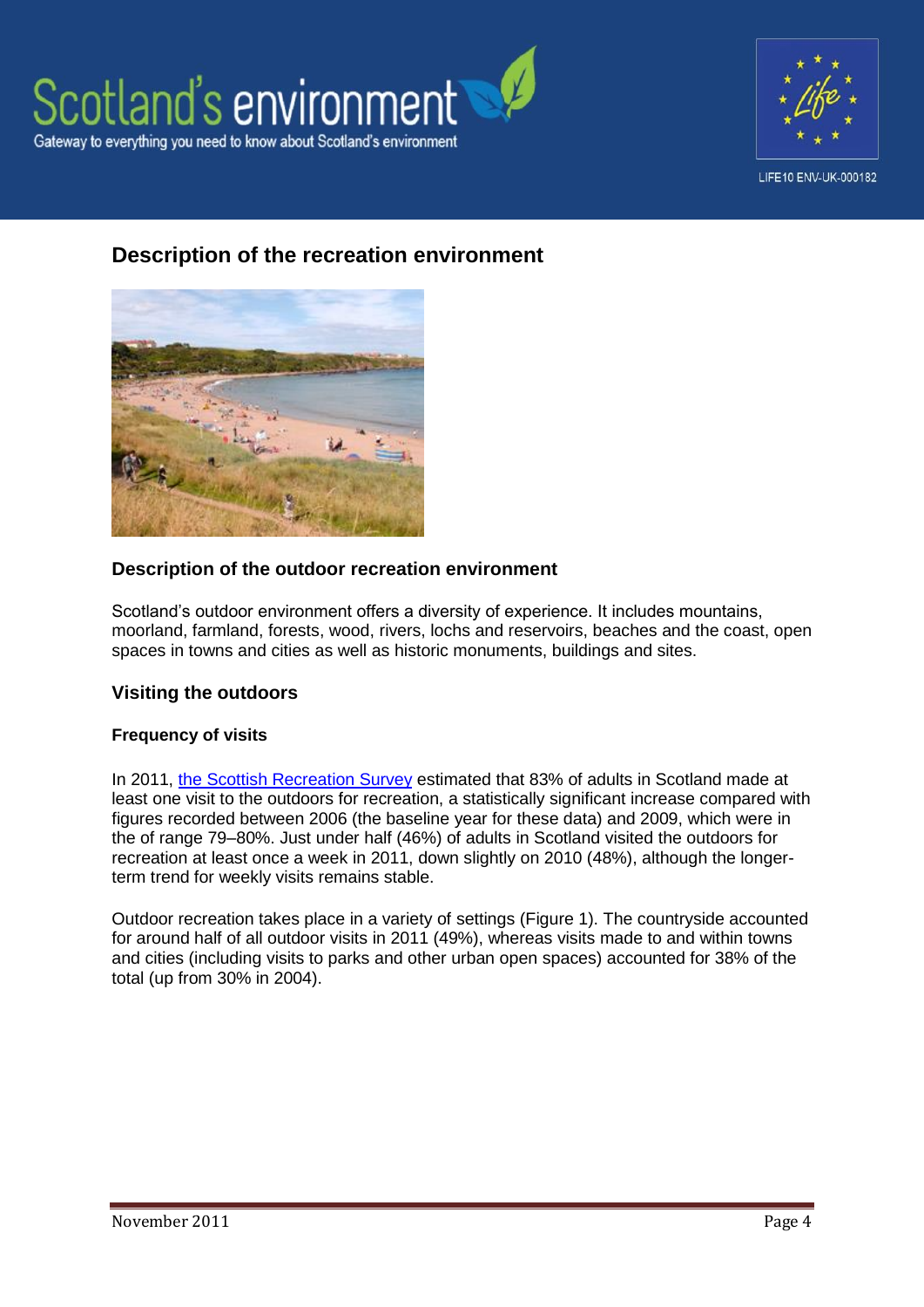





**Figure 1**: Type of environment for outdoor recreation visits 2004–2011.

Source: **Scottish Recreation Survey.** 

In 2011 the [Greenspace Scotland Public Attitudes Survey](http://www.greenspacescotland.org.uk/1greenspace-survey-2011.aspx) estimated that 78% of Scottish adults living in towns and cities live within a 10-minute walk of their local green space, and that more than half (54%) use this space on a weekly basis for recreation (down from 63% in 2009). Improved access to good-quality urban green space, along with improvements in the provision and promotion of paths (especially paths close to home), is likely to play a key role in increasing recreation in urban areas in future.

As in previous years, local parks/open spaces were the most popular destination for outdoor visits in 2011 (Figure 2). They were the main destination of 36% of all visits made by adults living in Scotland and the main destination of 63% of all visits made in towns and cities. Visits to woodlands/forests (the main destination of 13% of all visits) and beaches/cliffs (the main destination of 11% of all visits) were the next most popular.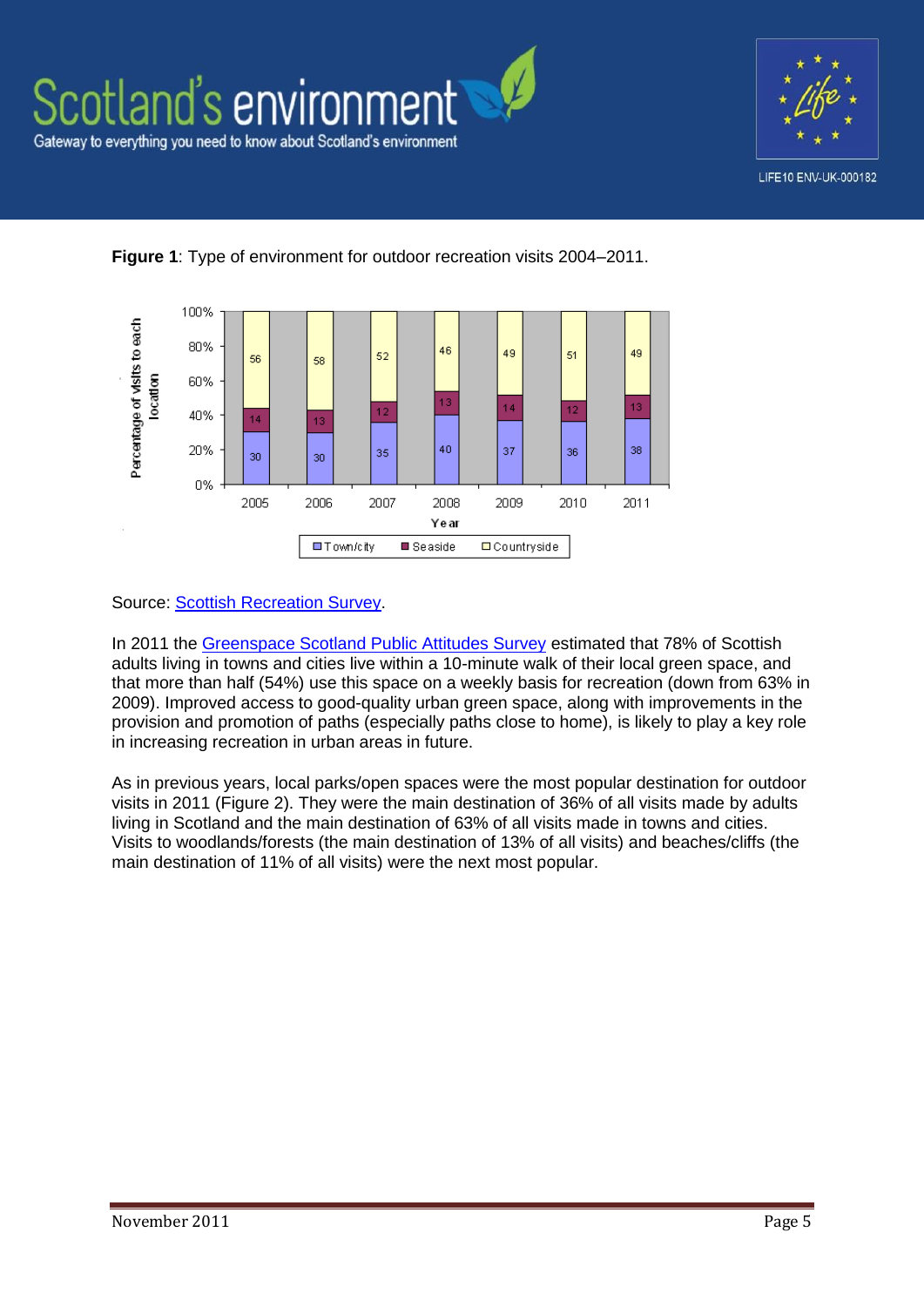





Note: % do not sum to 100% due to rounding. Source: [Scottish Recreation Survey.](http://www.greenspacescotland.org.uk/1greenspace-survey-2011.aspx)

## **National parks**

Scotland's two national parks, Loch Lomond and the Trossachs (established 2002) and the Cairngorms (established 2003) were created under the National Parks (Scotland) Act to safeguard areas of outstanding and diverse landscapes, habitats and communities. Together, the national parks offer visitors and local communities a wide variety of opportunities to enjoy our natural and cultural heritage. These include walking and cycling, mountain biking and climbing, kayaking, horse riding and visits to historic and cultural properties and sites.

# **Paths and routes**

Paths and routes encourage access to, and enjoyment and understanding of, our natural heritage. They can also help safeguard the interests of land managers and help manage access by reducing impacts on wildlife, habitats and landscapes.

The development of more accessible routes close to residential areas is essential for improving outdoor access for a wide section of the population, including those with disabilities, older people, people with pushchairs and those who feel less confident about visiting the outdoors.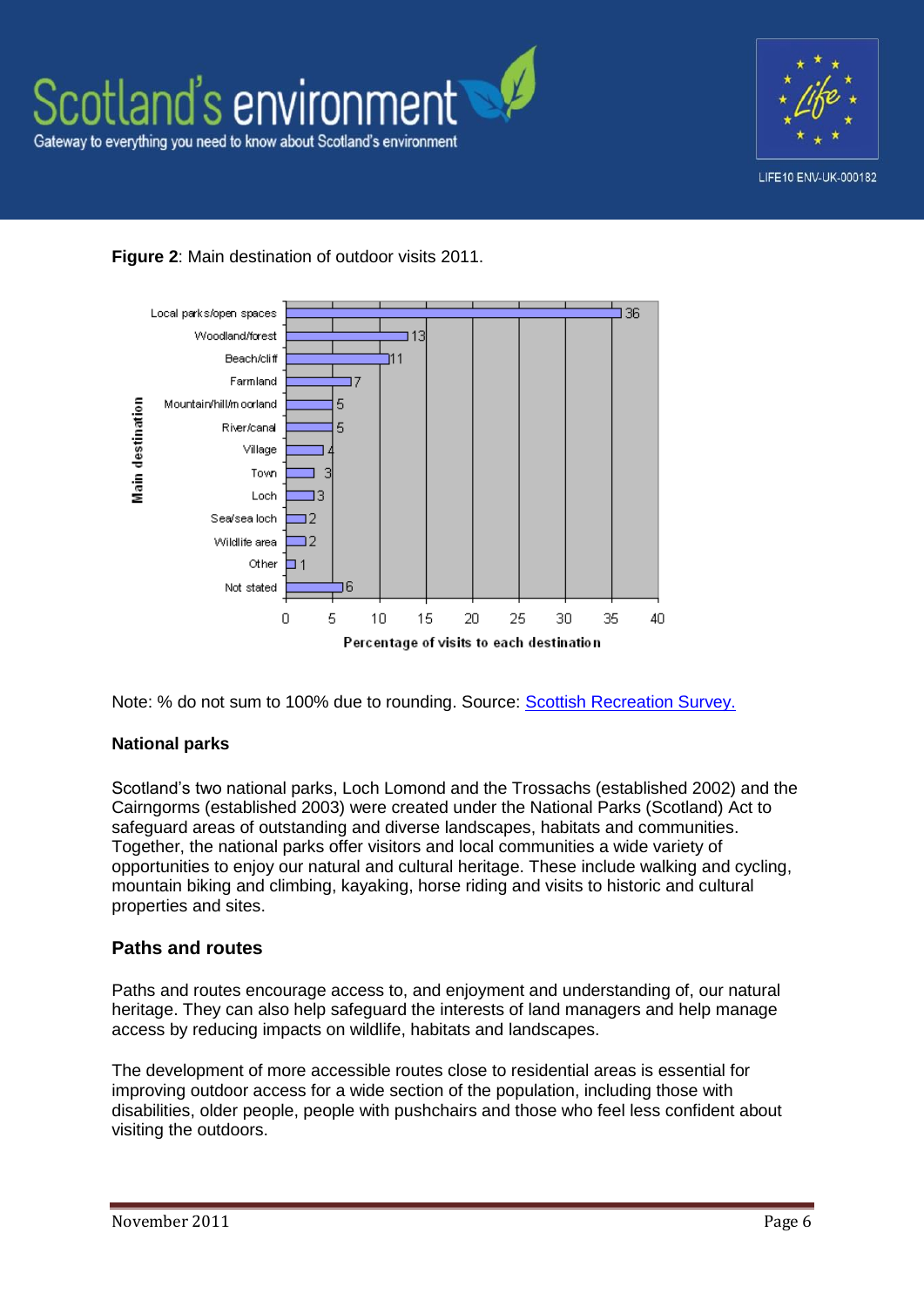



Paths and trails for all abilities, such as those found on a number of Scotland's national nature reserves, improve access to the countryside for everyone, as does being able to source information about the accessibility of a path before arriving on site. The Fieldfare Trust, a UK charity, works with people with disabilities and countryside managers to improve access to the countryside for everyone. The Trust's [Phototrails](http://www.phototrails.org/) website allows users to view countryside routes through a series of photos and descriptions of path features, allowing disabled visitors to decide if a trail is likely to be accessible to them. With support from Countryside for All and a national advisory group, the Trust has developed a set of Physical [Access Standards](http://www.fieldfare.org.uk/?page_id=48) to meet the needs of path users and to provide best practice standards for service providers. Scottish Natural Heritage (SNH)'s 2011 research on [Path Attributes](http://www.snh.gov.uk/publications-data-and-research/publications/search-the-catalogue/publication-detail/?id=1763) explores how best to provide information describing the physical characteristics of a path to allow potential users to decide if it is likely to be suitable for them – and demonstrates the challenges in reaching consensus on moving towards the adoption of a consistent methodology.

In 2011, the [Scottish Recreation Survey](http://www.snh.gov.uk/publications-data-and-research/publications/search-the-catalogue/publication-detail/?id=1947) estimated that 76% of visits to the outdoors for recreation involved the use of a path or network of paths and 56% involved the use of a path with signposting or waymarking.

In 2003, the Scottish Paths Record estimated that there were around 84,000 km of paths in Scotland, including:

- community paths (such as core path networks, rights of way, local footways and cycleways);
- long-distance routes;
- the national cycle network;<br>• heritage paths:
- heritage paths;
- upland paths:
- other types of paths such as farm, forestry and estate roads, canal tow paths, coastal and riverside paths.

Over the last decade the path network in Scotland has been improved. Many paths have been created, additional long-distance routes have been established and many popular mountain paths have been successfully restored. Scottish Government monitoring of the access authorities indicates that, as at March 2011, there were 21,177 km of signposted or waymarked paths in Scotland.

#### **Core paths networks**

A core paths network is a basic network of routes provided by the 32 local authorities and two national park authorities (i.e. access authorities), which gives the public reasonable access throughout the area. The core paths planning process, begun in February 2005, is now nearing completion.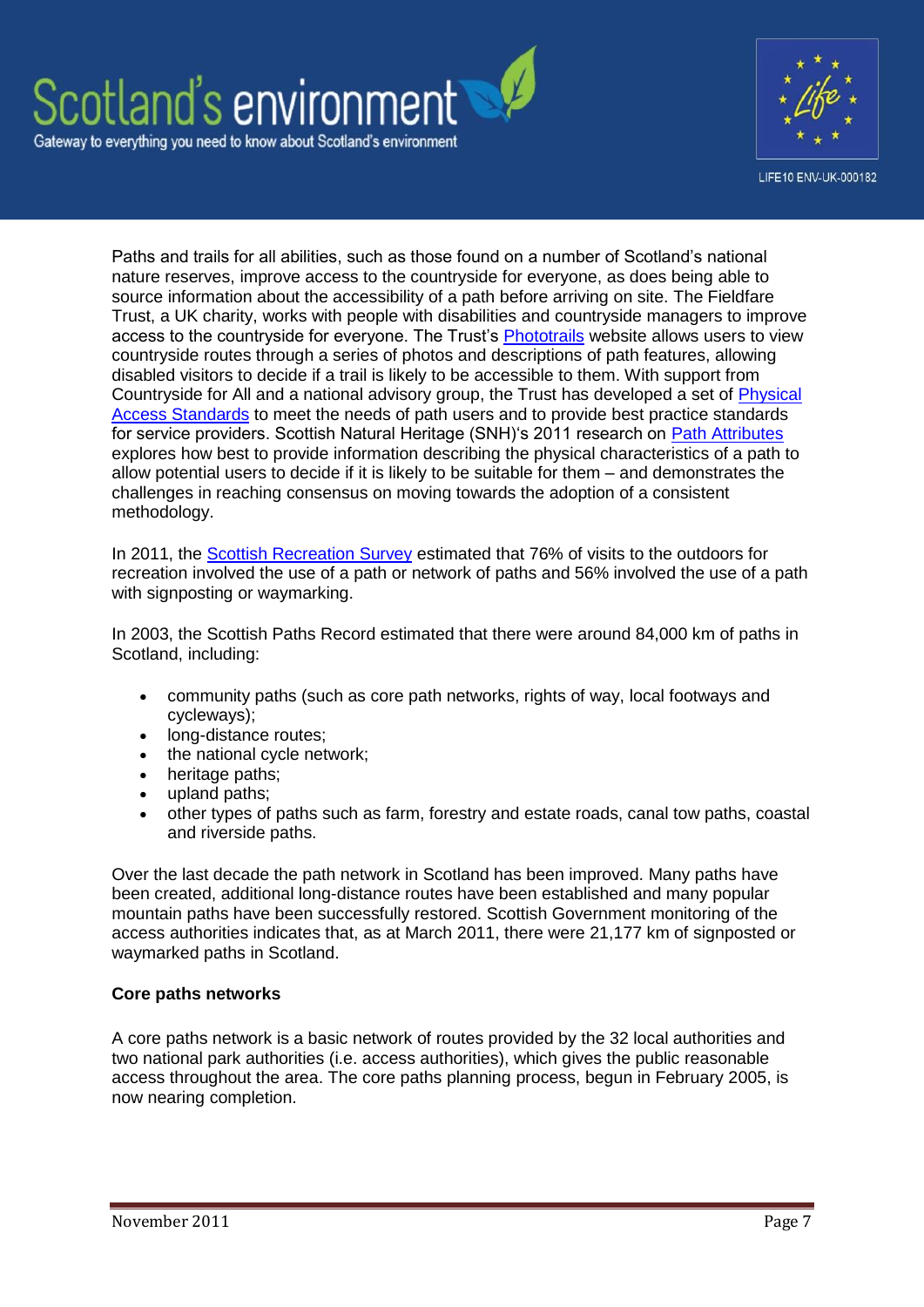



As at March 2011:

- 20 out of the 34 access authorities had adopted a core paths plan, covering 8,320 km of core paths;
- of these, 4,929 km (59%) were signposted or waymarked and 3,770 km (45%) were maintained by the access authority.

#### **Rights of way**

A right of way is a route that has been used by the general public for at least 20 years, links two public places (usually public roads) and follows a more or less defined route. the [National Catalogue of Rights of Way](http://www.scotways.com/index.php?option=com_content&view=article&id=47%3Anational-catalogue-of-rights-of-way-crow&catid=34%3Aabout-rights-of-way&Itemid=66) records almost 7,500 rights of way, covering a total of more than 15,000 km.

#### **Long-distance routes (LDRs)**

Long-distance routes are routes on which the public can make extensive journeys on foot, cycle or horse and which are wholly, or mostly, off-road. There are four officially designated long-distance routes in Scotland, with a total length of 743 km. In 2010, [Developing the](http://www.snh.gov.uk/publications-data-and-research/publications/search-the-catalogue/publication-detail/?id=1526)  [Network of Longer Distance Routes](http://www.snh.gov.uk/publications-data-and-research/publications/search-the-catalogue/publication-detail/?id=1526) identified a further 29 LDRs (i.e. routes of 32 km or more that are signed, maintained and promoted to some extent), with a total length of 2,797 km, as well as an additional eight routes with a total length of 678 km at an advanced stage of development or planning. In 2013, 23 of these routes, covering 2,400 km of well-managed paths, are being marketed as [Scotland's Great Trails.](http://www.snh.gov.uk/enjoying-the-outdoors/where-to-go/routes-to-explore/scotlands-great-trails/)

#### **National Cycle Network**

The national cycle network in Scotland provides more than 2,400 km of traffic-free, quiet lane and on-road cycling routes around the country, taking in all of Scotland's major cities as well as more remote areas of natural beauty.

#### **Heritage Paths**

Heritage paths are old paths or roads, once used for a specific purpose. They can include, for example, roman roads, drove roads, pilgrimage paths and shieling paths.

#### **Upland Paths**

Much work has been undertaken to provide well-managed footpaths in Scotland's uplands to prevent erosion and protect the fragile mountain environment.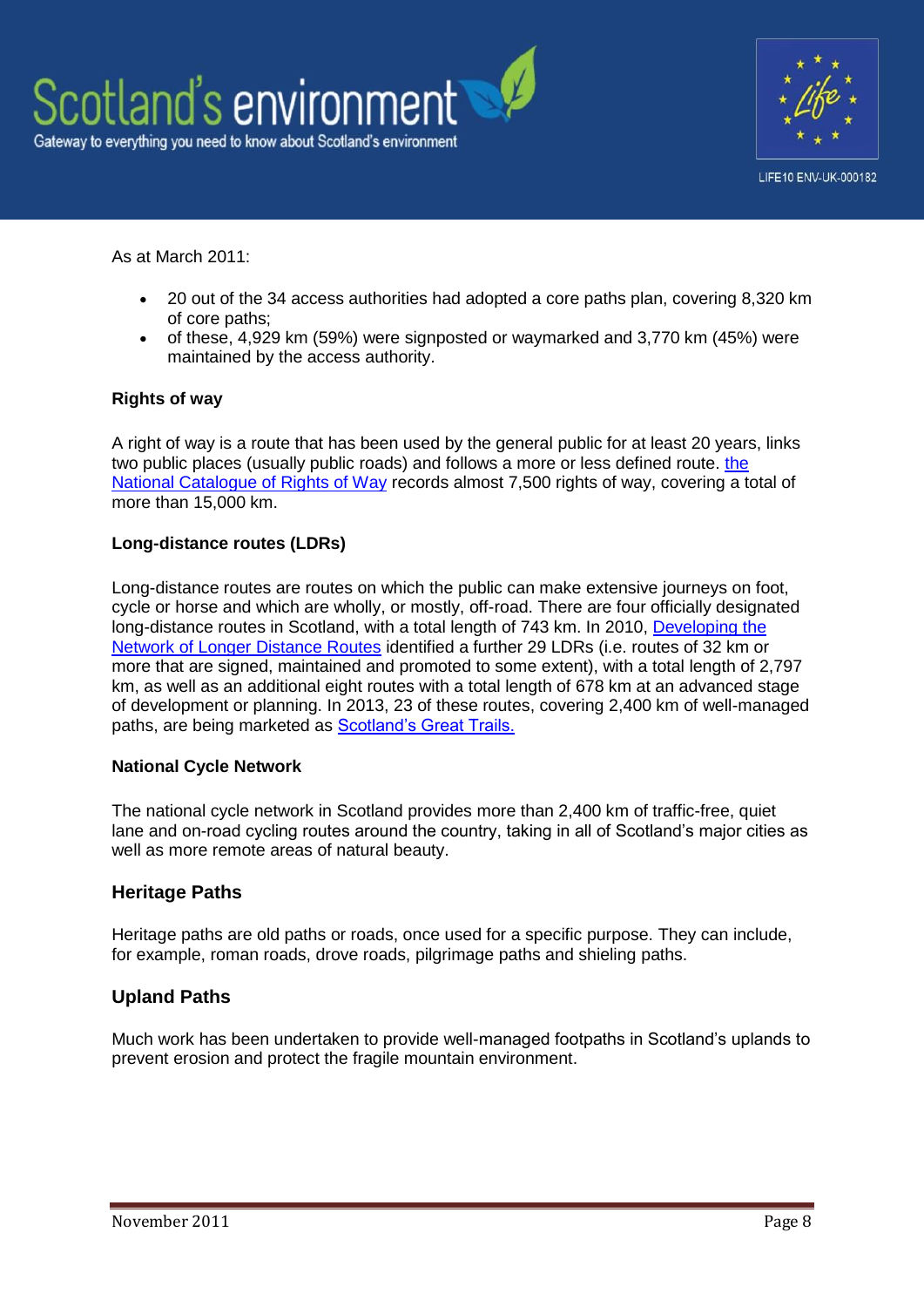



# **Recreation activities**

#### **Walking**

Walking, ranging from short, local walks to longer-distance walks and hillwalking, is the most popular outdoor activity enjoyed by adults in Scotland – and is the main activity on at least seven out of ten of all outdoor visits each year. In 2011, [the Scottish Recreation Survey](http://www.snh.gov.uk/publications-data-and-research/publications/search-the-catalogue/publication-detail/?id=1947) estimated that more than half of walking trips included a dog (59%). Walking is also a popular pastime for people taking a holiday or short break in Scotland. In 2011, the [Scotland](http://www.visitscotland.org/research_and_statistics/visitor_research/all_markets.aspx)  [Visitor Survey](http://www.visitscotland.org/research_and_statistics/visitor_research/all_markets.aspx) estimated that 45% of summer visitors in Scotland took a short walk and 35% took a longer walk or hike during their visit. In 2005, [The Walker's View of Walking](http://www.visitscotland.org/pdf/walkingsummary2005.pdf) in Scotland found that holidaymakers rate the Scottish walking experience very favourably, highlighting in particular the natural environment, the diversity and quality of walks, the supporting infrastructure and the opportunities to experience our culture, history and people.

#### **Mountain biking**

Scotland's outstanding natural environment and the availability throughout the country of both constructed and natural routes also make it one of the best destinations in the world for mountain biking. Specially constructed trail facilities, such as the 7stanes network in the south of Scotland and centres such as Laggan Wolftrax and Learnie Red Rock in the north, attract hundreds of thousands of visitors each year as well as producing significant economic benefits for local communities. The Economic Value of Mountain Biking in Scotland1 estimates the total number of mountain biking visits made in Scotland each year at more than 1.3 million.

#### **Water-based activities**

With thousands of kilometres of coastline, over 800 islands, numerous sea and inland lochs and whitewater rivers, Scotland's renowned water environment appeals to both sailors and paddlers. A recent audit undertaken by the Royal Yachting Association Scotland (RYAS) indicated that 16,356 adults and 38,960 junior and youth members currently participate in sailing activities in Scotland. Although much of Scotland's Canadian canoeing and kayaking activity is informal and takes place outside of organised clubs, membership figures provided by the Scottish Canoe Association (SCA) indicate a growing level of interest in the sport, with both the number of member clubs (85 in 2009) and the number of individual members (2,600 in 2009) up by around 20% on the previous 4 years. The Great Glen Canoe Trail, a 95-km route through the Great Glen from Fort William to Inverness, was formally opened in March 2012.

Scotland also plays host to a number of watersports events each year including the Tiree Wave Classic, a windsurfing national championship event which attracts some of the world's best windsurfers to the island each autumn.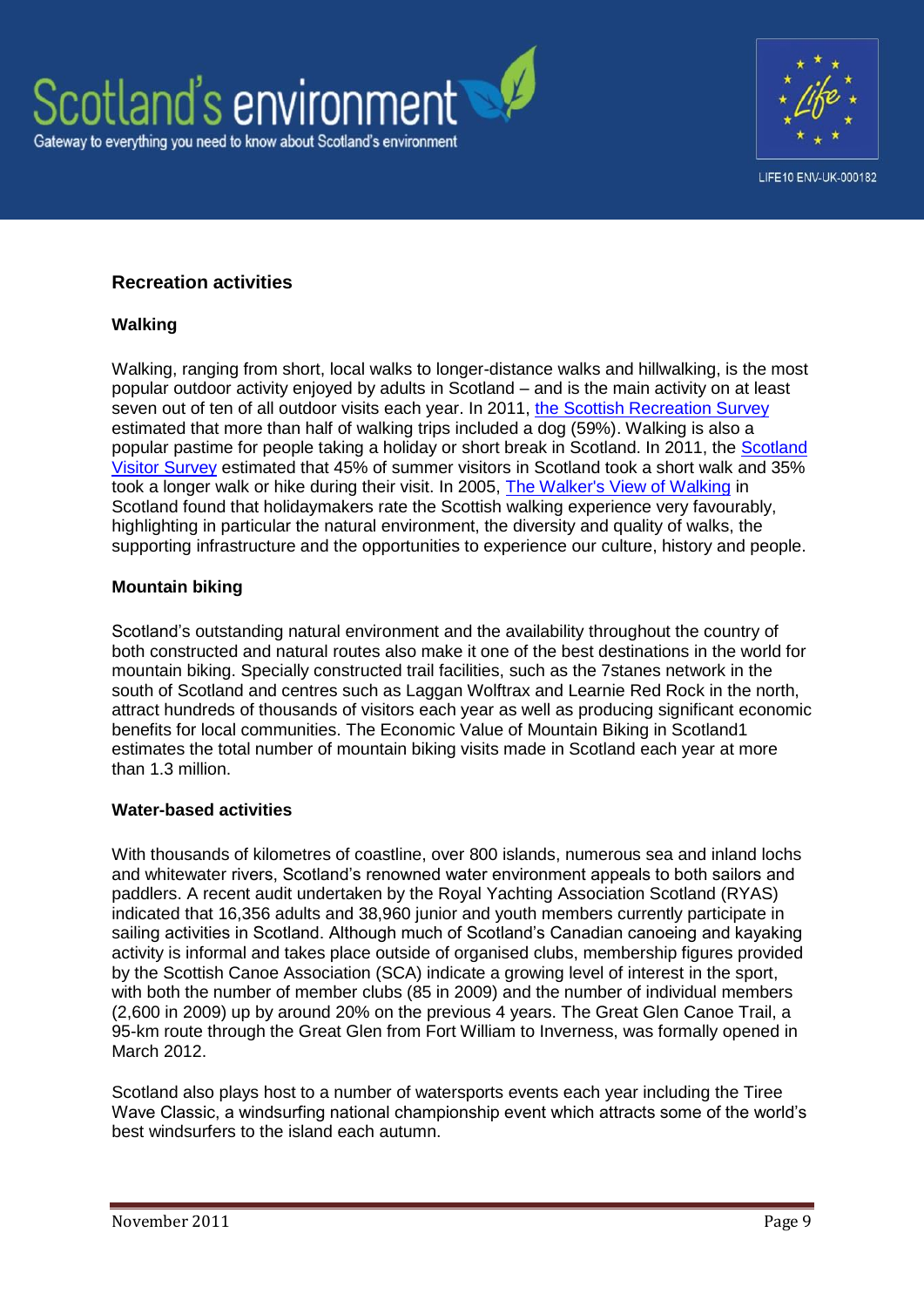



Scotland's beaches and coasts also provide endless opportunities for family outings and other informal activities such as walking, paddling, swimming and exploring rock pools.

## **Equestrian activities**

Membership of the British Horse Society Scotland (BHSS) has grown by around 22% in recent years – from 4,095 in 2006 to more than 5,000 in 2012, accounting for 7% of total British membership (71,000).

In 2011, the British Equestrian Trade Association's [National Equestrian Survey](http://www.beta-uk.org/pages/trade/equestrian-industry-information/market-information.php?searchresult=1&sstring=british+equestrian+survey) estimated that 3.5 million people in Britain had ridden during 2010–2011, with 1.6 million riding at least once a month. Equine passport data along with data from three Horse Counts undertaken since 19932 suggests that there are currently more than 100,000 horses in Scotland. Using BHSS membership figures as a guide, and assuming a 7% share of 2011 National Equestrian Survey activity in Scotland, we derive an estimate of 245,000 riders, almost half of whom ride at least once a month.

### **Golf**

Scotland has one of the highest golf participation rates in the world with 240,000 golf club members in 2012, representing 5% of the population. The 2011 [Scottish Household Survey](http://www.scotland.gov.uk/Publications/2012/08/5277) estimated that 12% of men and 2% of women had played golf at one of the country's 580 courses in the 4 weeks prior to interview. Known throughout the world as the home of golf, the country also offers a unique experience to visiting golfers, with many high-quality courses, including 117 links courses, often set in spectacular landscapes.

## **Fishing**

Scotland offers extensive opportunities for world-class game and coarse angling on its rivers and lochs and sea angling from its shoreline or from a boat. [The Scottish Household Survey](http://www.scotland.gov.uk/Publications/2009/12/14145937/2) Culture and Sport module 2007/2008 estimated that around 2% of adults in Scotland go fishing, and Visit Scotland's [Consumer Fishing Market](http://www.visitscotland.org/research_and_statistics/tourism_sectors/outdoor_activities/country_sports.aspx) research, undertaken in 2007, indicates that the majority of this activity (71% of trips) is game angling.

#### **Culture and history**

Scotland's distinctive character has been shaped by over 10,000 years of human activity. Past generations have left their mark in the form of thousands of historic monuments, buildings and sites located in the countryside and towns. These sites attract millions of visitors each year, providing opportunities for people to enjoy the outdoors and to learn more about our history and culture.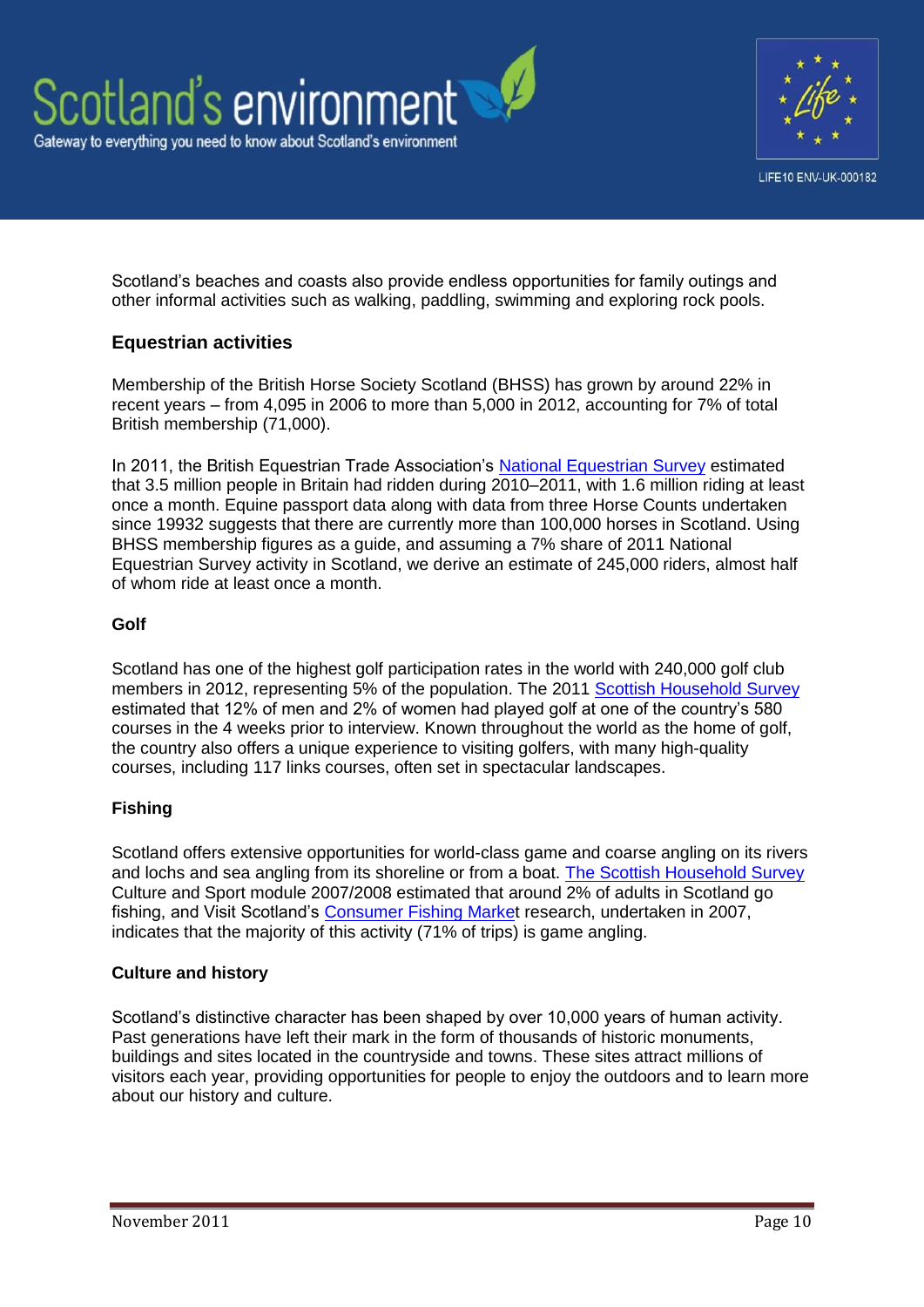



The 2011 [Scottish Household Survey](http://www.scotland.gov.uk/Publications/2009/12/14145937/2) estimates that 21% of adults had visited a historic or archaeological site in the 12 months prior to interview. Opportunities for volunteering and other initiatives to widen participation (e.g. volunteer guides at sites, participation in initiatives such as the [Adopt-a-Monument](http://www.archaeologyscotland.org.uk/our-projects/adopt-monument) scheme and heritage open days) will ensure that people of all ages, backgrounds and abilities continue to enjoy and engage with our [Historic](http://www.environment.scotland.gov.uk/our_environment/built_environment/historic_environment.aspx)  [Environment](http://www.environment.scotland.gov.uk/our_environment/built_environment/historic_environment.aspx) in future.

Further results on cultural attendance and participation are available from the **Scottish** [Household Survey](http://www.scotland.gov.uk/Publications/2009/12/14145937/2) 2011.

#### **References**

*1 . The Economic Value of Mountain Biking in Scotland. A report for Scottish Enterprise. EKOS Ltd, 2009.*

*2. BHS Scotland Horse Count 1993, 'A demographic approach to equine disease in the Northern UK' 1997, 'The Equine Population of the UK' 2001.*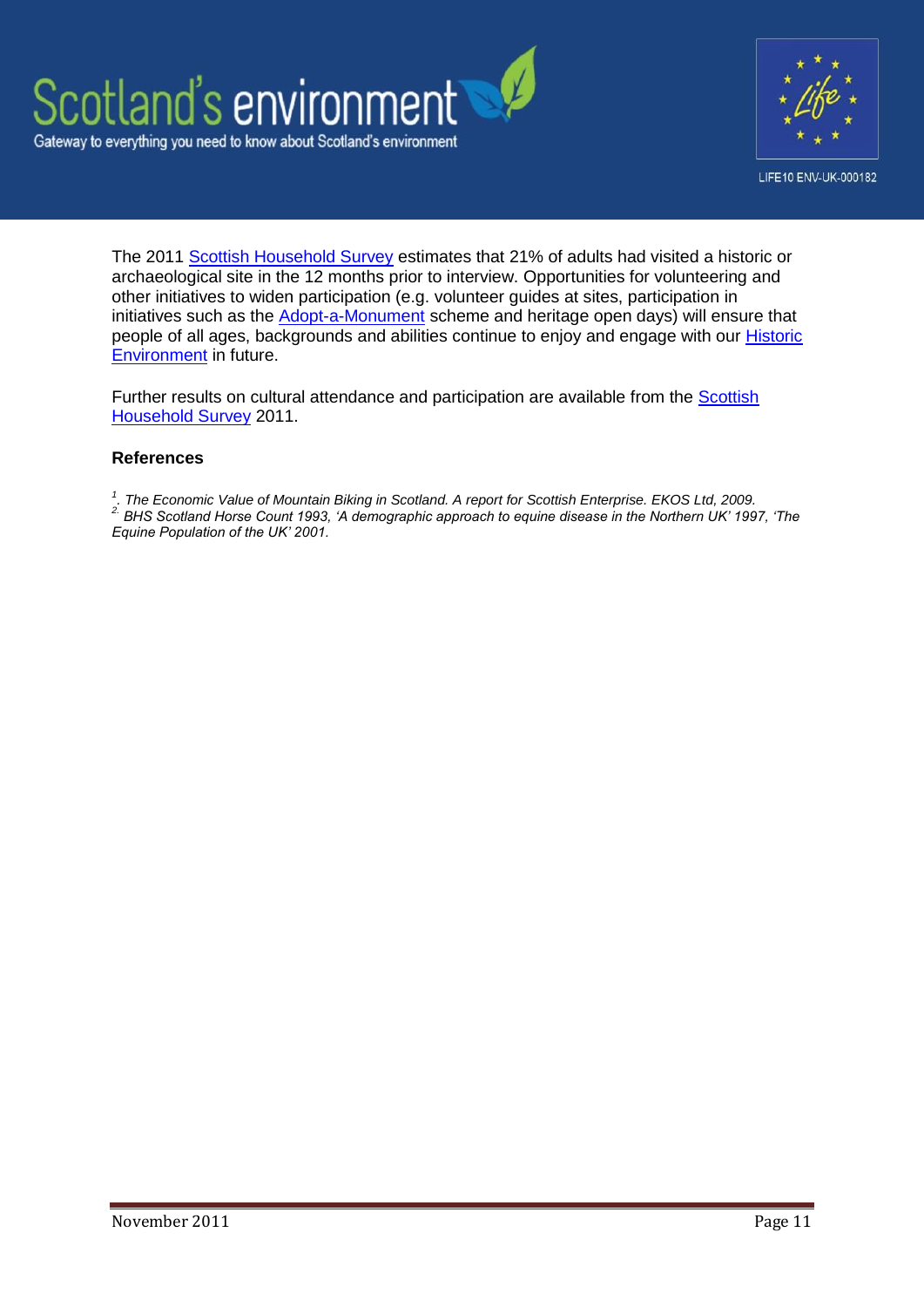



# **Pressures affecting the recreation environment**



People's enjoyment of the outdoors brings many positive benefits and it is likely that increased participation in outdoor recreation and contact with nature helps foster an interest in and a concern for the natural and historic environment. However, outdoor recreation also has the potential to put pressures on the locations in which it occurs. Recreational disturbance of wildlife, historic buildings, sites and gardens, the erosion of footpaths and other sensitive sites and conflict between those exercising access rights and those who own or manage the land or water over which access rights apply, occasionally can occur. These disturbances and conflicts can generally be resolved through positive management, education and the provision of paths and other facilities.

Development can, in some instances, adversely affect the amenity value of the outdoor environment in terms of visual impact. Well-sited developments, on the other hand, can offer additional outdoor recreation and learning opportunities

Climate change has the potential to affect the feasibility of some types of outdoor activity in future, particularly those reliant on snow, ice and water, as well as impacting on access to and the availability of particular sites.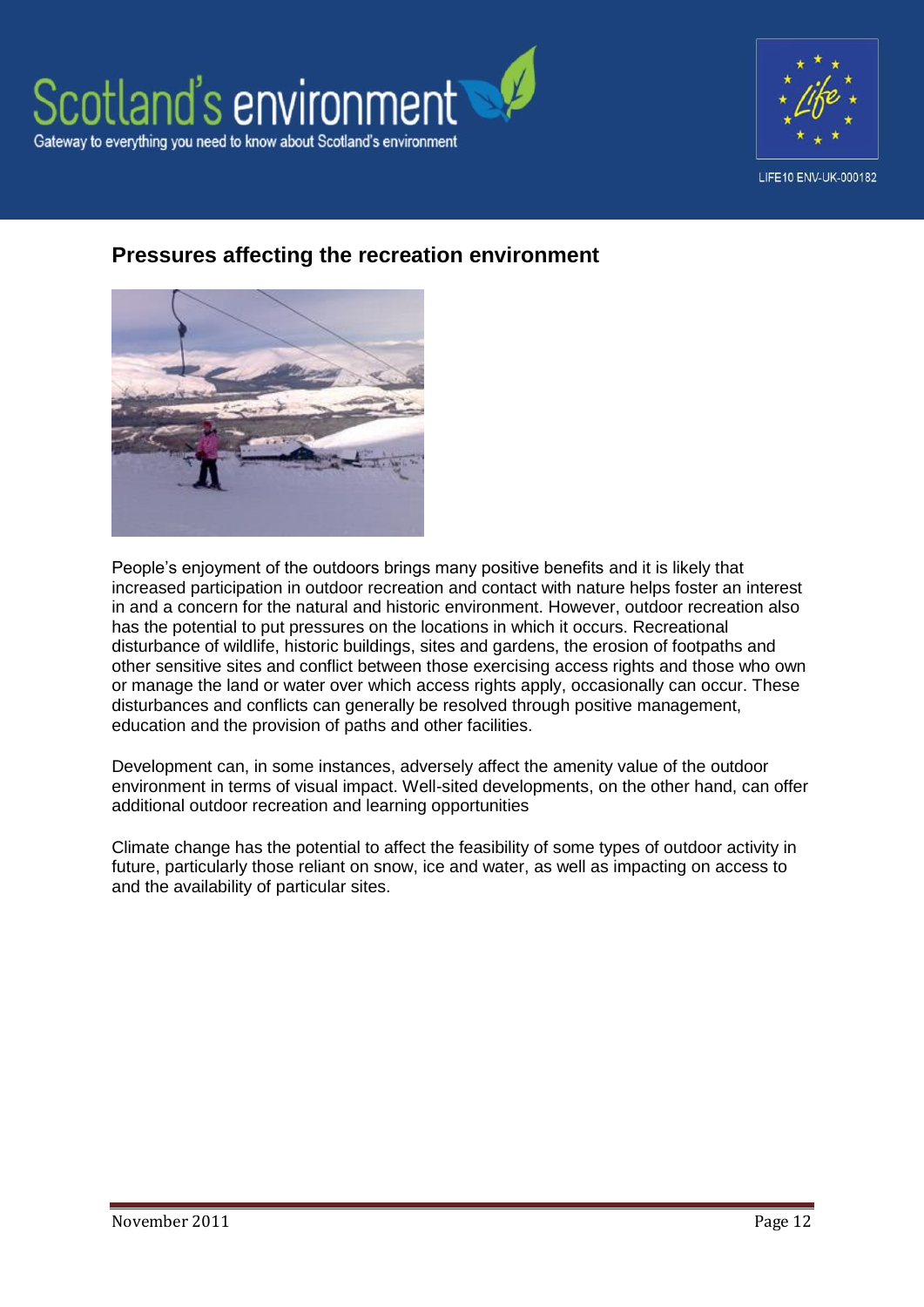



# **Consequences of a change in the recreation environment**



The health benefits of a physically active lifestyle and their role in reducing the incidence of chronic health conditions are well documented3 as is the high prevalence of inactivity in Scotland4 Increasing the proportion of adults visiting the outdoors for recreation will help deliver  $UK - wide \t{tare}$  for physical activity.

Increasingly, connections are also being made between mental well-being and visits to the outdoors. *Scottish Environmental Attitudes and Behaviours*5 for example, reports that those who visit green space are more likely to be satisfied with life than those who never do.

An improved understanding of our natural and historic heritage is likely to foster an interest and concern, helping to safeguard this heritage for future generations. Delivering opportunities for recreation, volunteering and education is particularly important in this context, especially among young people, in whom early involvement in the outdoors as a focus for social and physical activity has the potential to generate a lasting interest or commitment into adult life.

The Scottish Recreation Survey estimates that visits to the outdoors made by people living in Scotland generated around £2.7 billion in expenditure in 2011. *The Economic Value of Mountain Biking in Scotland* estimates that mountain biking alone generates around £119 million per annum and predicts that it will grow over the next 5 years, with potential additional revenue estimated to be around £36 million per annum. Events such as the Mountain Bike World Cup and Mountain Bike and Trials World Championships, held regularly at Nevis Range near Fort William, attract crowds of around 20,000 as well as worldwide TV audiences. *Scottish Golf Tourism Market Analysis*6 estimates that golf tourism (not including day visitors, most of whom are Scottish residents) is worth almost £220 million annually.

Our outdoor environment and the opportunity to take part in a range of outdoor recreational activities is of great importance in attracting visitors from outside Scotland and the contribution made to the economy by tourism is significant.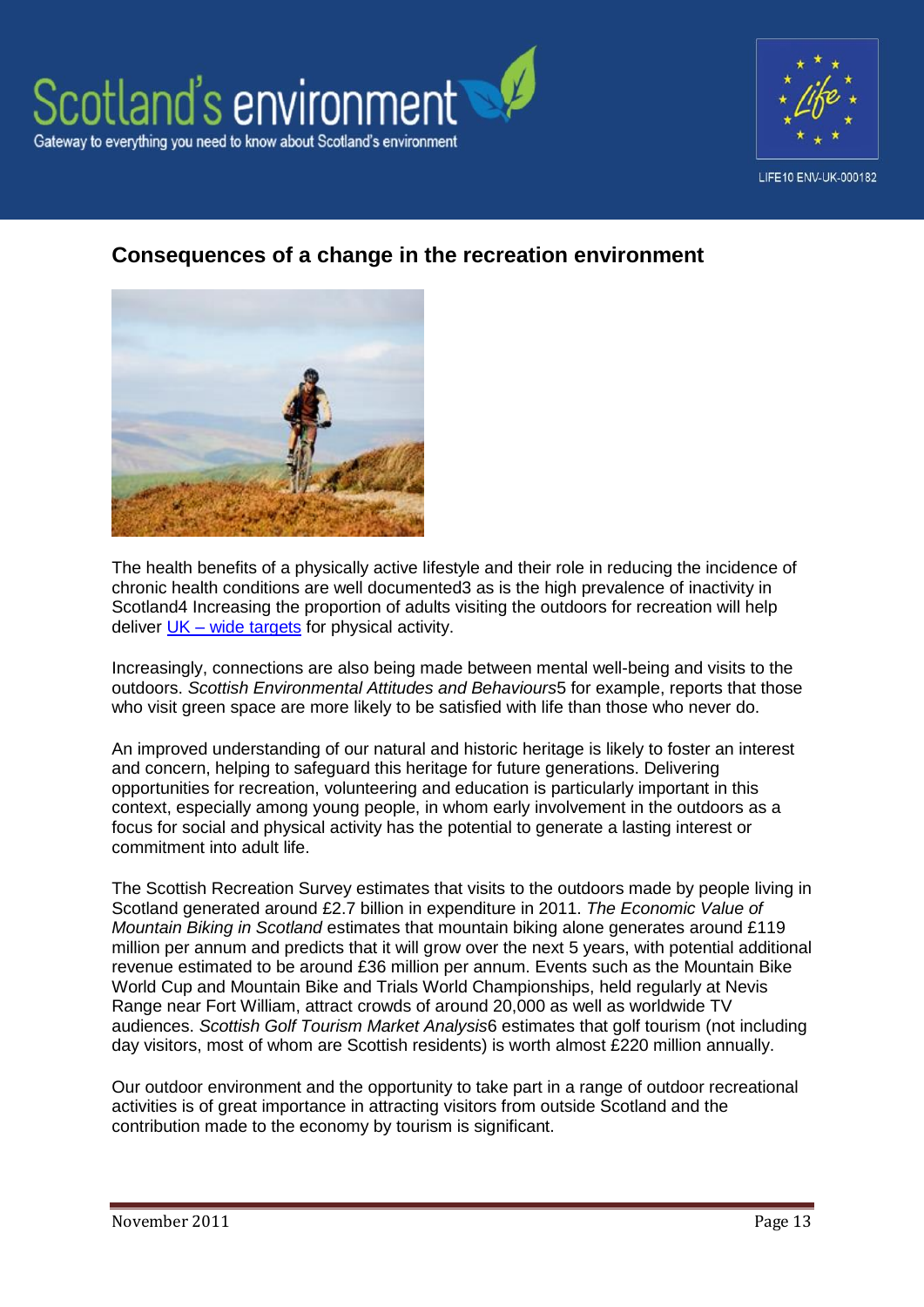



Alongside these positive impacts, consideration must also be given to minimising and managing potentially negative impacts. As discussed, these can include disturbance of wildlife, pressure on historic sites, the erosion of footpaths and other sensitive sites, traffic congestion in popular scenic areas, especially those close to large centres of population, and instances of irresponsible behaviour (e.g. littering, dogs not kept under proper control).

### **References**

*3. Telford, R.D. (2007). Low physical activity and obesity: causes of chronic disease or simply predictors? Medicine and Science in Sport and Exercise.*

*4. Shaw, A., McMunn, A., Fields, J. (eds). (2000) The Scottish Health Survey 1998. Edinburgh: The Stationary Office.*

*5. Scottish Environmental Attitudes and Behaviours, Scottish Government Rural and Environmental Analytical Services Division, 2009.*

*6. Scottish Golf Tourism Market Analysis. Report to Scottish Enterprise. June 2009. SQWconsulting.*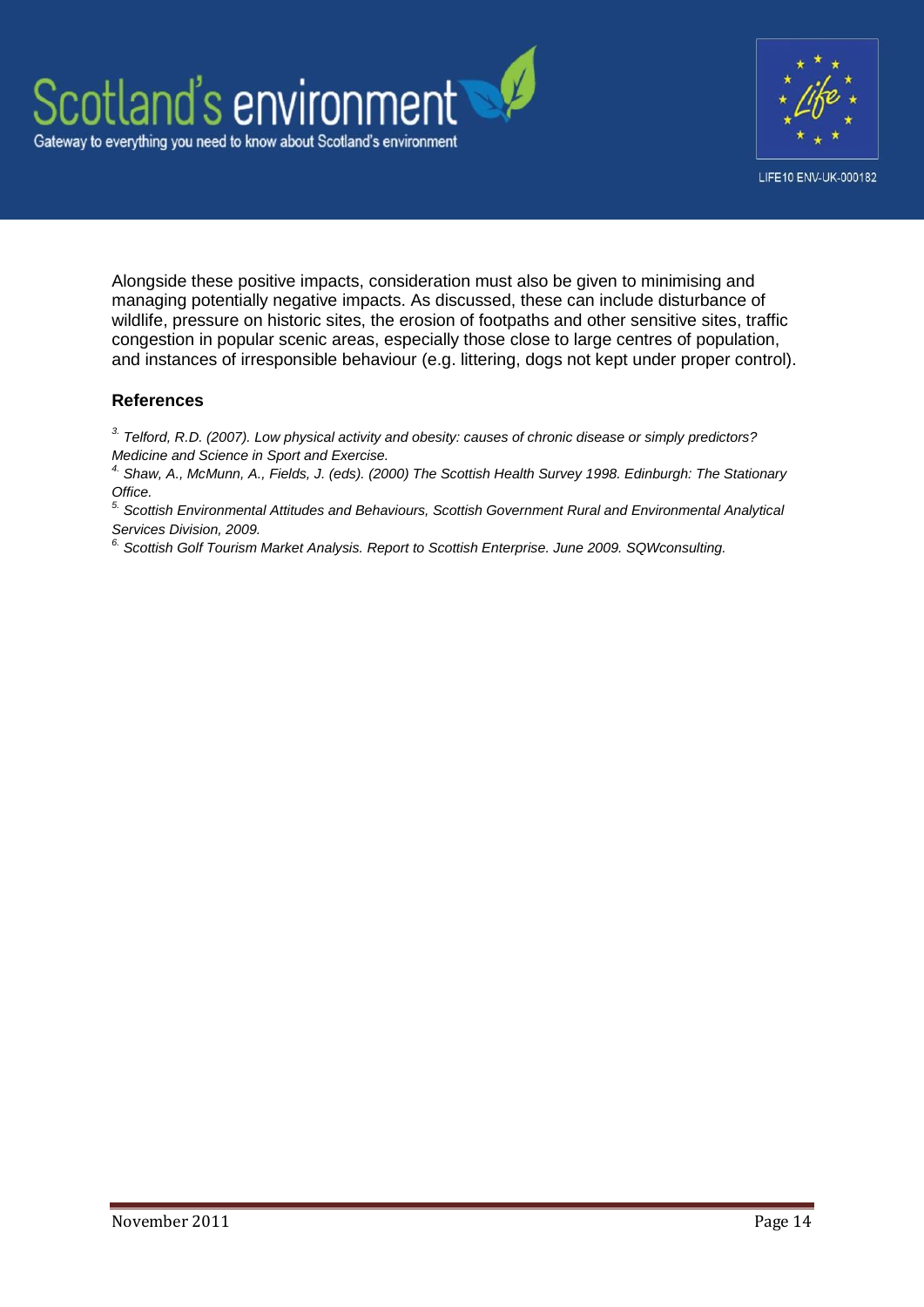



# **Response by society**



Enjoying [the outdoors](http://www.snh.gov.uk/land-and-sea/managing-recreation-and-access/access-and-recreation-policy/enjoying-the-outdoors-policy/) is important in its own right but it can also help deliver many social, economic and environmental benefits. Recognition of the role of the natural and historic environment in providing recreational opportunities and delivering benefits for human health and well-being, as well as the potential for negative impacts, has led to a number of responses by society.

The Scottish Government has a key target to ['Increase people's use of Scotland's outdoors'](http://www.scotland.gov.uk/About/Performance/scotPerforms/indicator/outdoors), which has been measured since 2006. In addition, there are increasingly strong policy links being made between outdoor recreation, access, health and well-being, sustainable transport, education and tourism. On-going strong partnership working across the public, voluntary and private sectors and further research into the policy links will help to ensure that the benefits of outdoor recreation are supported in both policy and practice.

SNH's policy statement, [Enjoying the Outdoors,](http://www.snh.gov.uk/land-and-sea/managing-recreation-and-access/access-and-recreation-policy/enjoying-the-outdoors-policy/) sets out a vision in which everyone in Scotland is able to enjoy the outdoors as part of their daily life. An on-going programme of research will help those involved in providing opportunities for outdoor recreation to understand the differences in Scotland's people and is key to encouraging participation in people from the broadest range of backgrounds, abilities, cultures and needs.

Access to the outdoor environment is key to achieving the benefits on offer and this has been greatly enhanced by the introduction of the Land Reform (Scotland) Act 2003, which established the right of responsible access to most land and inland water in Scotland – and also new responsibilities for visitors to the outdoors and for land managers. These rights and responsibilities, which came into effect in February 2005, are set out and explained in detail in the [Scottish Outdoor Access Code](http://www.outdooraccess-scotland.com/) (the Code).

Responsibility for promoting the Code is shared between SNH and Scotland's 34 access authorities (32 local authorities and the two national park authorities), which also have a duty to uphold and facilitate access rights at a local level.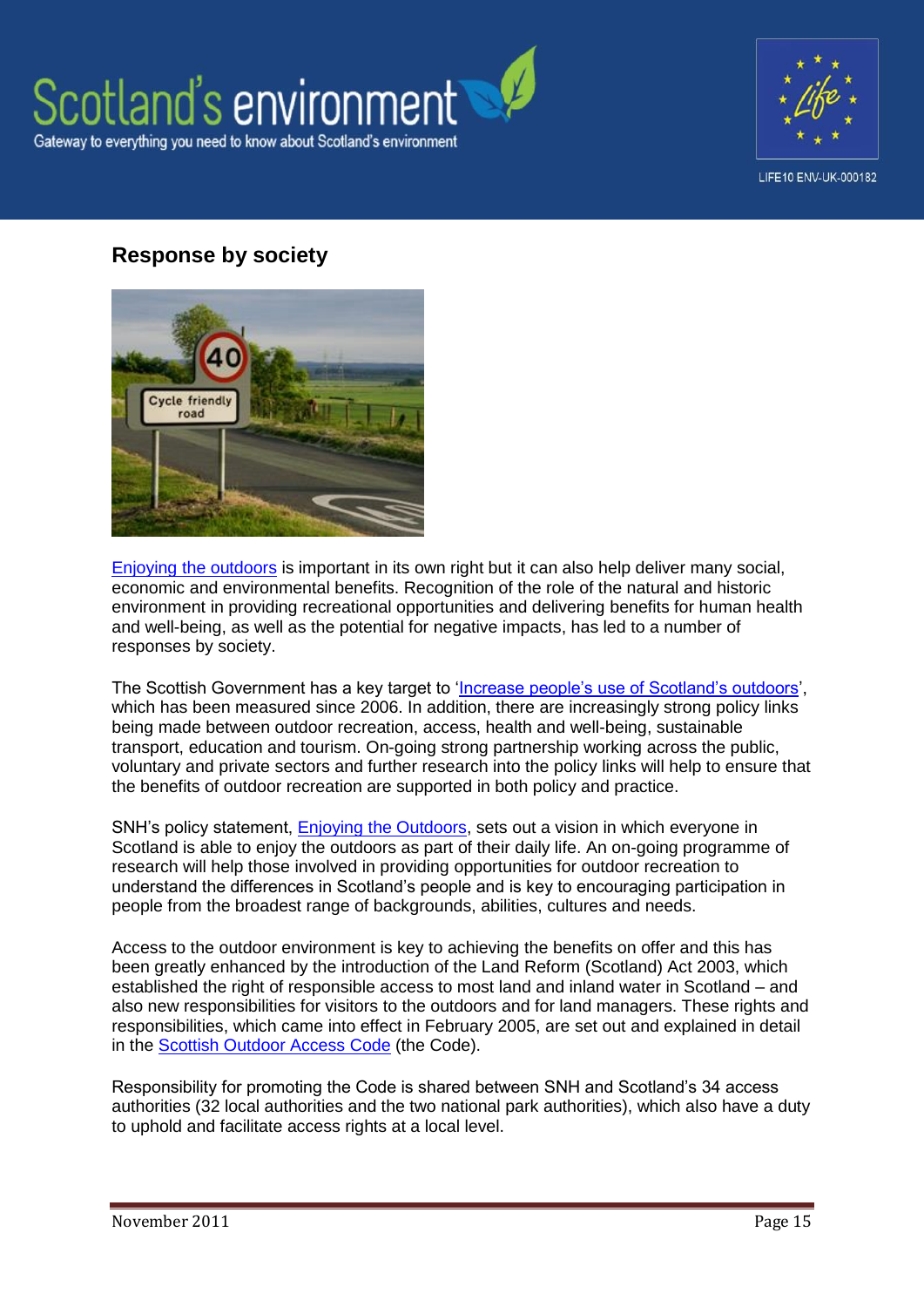



A national access forum (NAF) represents the views of both recreational users and land managers and will continue to advise SNH and others on national issues relating to the implementation of access rights. Local access forums play a role in the development and management of access rights at a local level.

Research indicates that awareness of the Code by the general public, active recreational users and land managers increased significantly between 2002 and 2008. SNH's on-going programme of communications and education work will continue to help raise awareness and understanding of the Code's messages. This includes communications targeted at key audiences, for example young people, campers and dog-owners, and developed in response to specific issues. A series of good practice guides offer guidance on responsible behaviour for participants in individual activities (e.g. canoeing, horse-riding, cycling) and at specific sites (e.g. beaches, riverbanks, woods, fields with animals).

Alongside access rights, the formal provision of paths, ranger services and places managed explicitly for outdoor recreation will widen the opportunities for participation, help address mobility constraints arising from the economic or environmental costs involved, and increase public enjoyment and understanding of the natural world. Forestry Commission Scotland, for instance, actively encourages the use of the national forest estate by walkers, cyclists and horse riders, and has developed path networks and mountain bike trail centres throughout the country.

The current range of parks, reserves and other recreational destinations has been established for a range of different purposes, and with little overall co-ordination. This has resulted in a patchwork of provision in which some geographical areas and sectors of the community are better served than others. A number of current initiatives will create opportunities to increase the extent and accessibility of these managed places:

- national planning policy encourages local authorities to prepare open space strategies to guide future provision within their areas, in particular through the planning system;
- the Central Scotland Green Network (CSGN), a large-scale interconnected system of natural spaces and linking routes and corridors, is being developed to enhance landscapes, wildlife and recreational opportunities in central Scotland. One of the goals proposed for the CSGN is to deliver a network of high-quality routes for active travel and recreation;
- core path networks: local and national park authorities are now concluding the planning phase of core path development. Core paths support a range of policy agendas, including health, active travel and sustainable tourism;
- a strategic approach to the future development of mountain biking in Scotland has been taken with the production of a [National Strategic Framework for the Sustainable](http://www.forestry.gov.uk/pdf/MTBstrategycomplete.pdf/$file/MTBstrategycomplete.pdf)  [Development of Mountain Biking in Scotland,](http://www.forestry.gov.uk/pdf/MTBstrategycomplete.pdf/$file/MTBstrategycomplete.pdf) involving key stakeholders at both local and national levels.